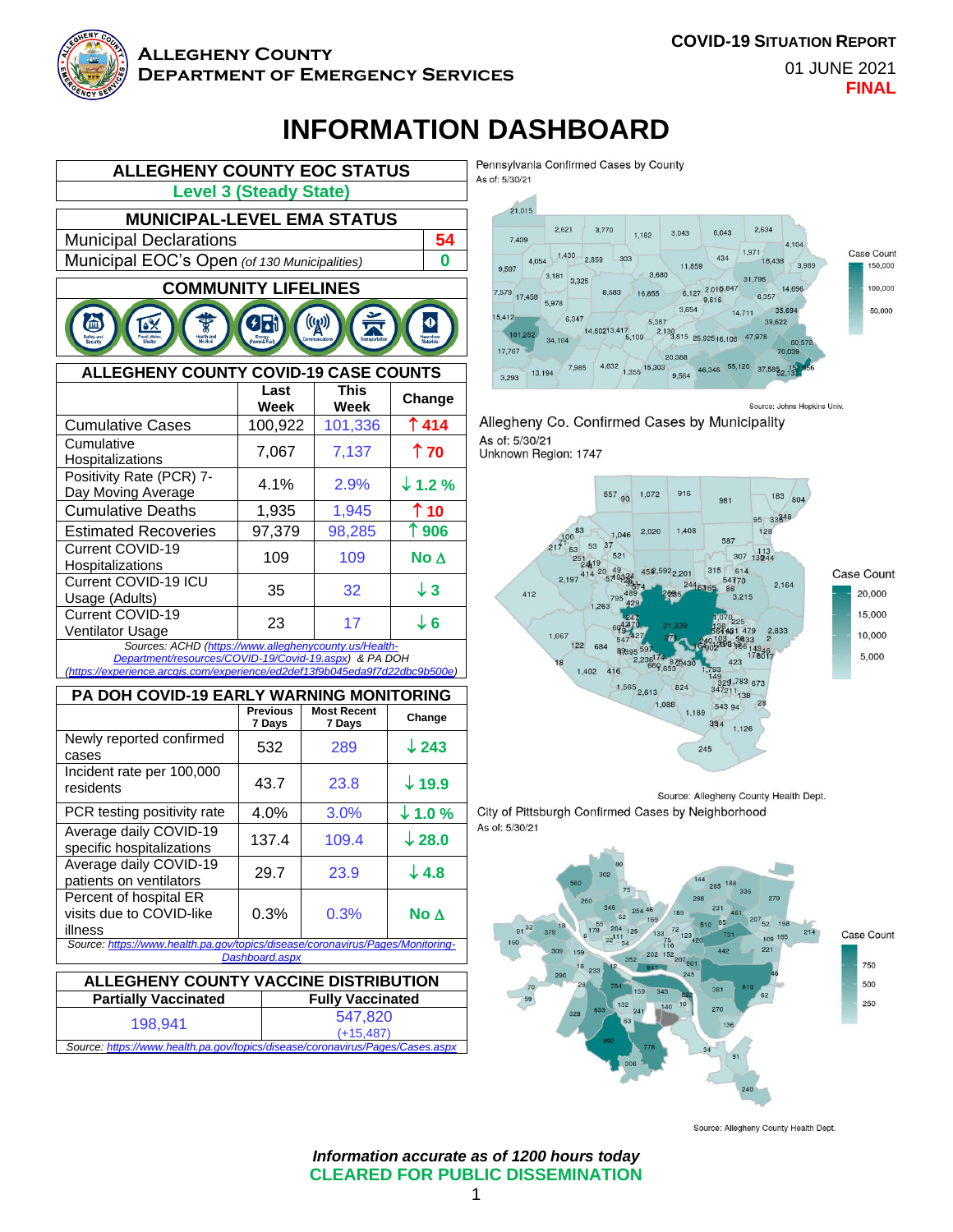**Timeseries Data:**



## **KANE COMMUNITY LIVING CENTERS:**

|                                                                           | <b>RESIDENTS</b>                          |                                   |                                 | <b>STAFF</b>  |                                     |                                   |           |
|---------------------------------------------------------------------------|-------------------------------------------|-----------------------------------|---------------------------------|---------------|-------------------------------------|-----------------------------------|-----------|
| <b>Facility</b>                                                           | <b>Current</b><br><b>COVID-</b><br>$19 +$ | <b>Cumulative</b><br>$COVID-19 +$ | Recovered/<br><b>Discharged</b> | <b>Deaths</b> | <b>Current</b><br><b>COVID-19 +</b> | <b>Cumulative</b><br>$COVID-19 +$ | Recovered |
| Glen Hazel                                                                |                                           | 96                                | 76                              | 21            |                                     | 109                               | 109       |
| <b>Scott</b>                                                              |                                           | 155                               | 135                             | 21            |                                     | 86                                | 86        |
| McKeesport                                                                |                                           | 41                                |                                 |               |                                     | 59                                | 59        |
| Ross                                                                      |                                           | 30                                | 22                              |               |                                     | 50                                | 50        |
| Source: Allegheny County (https://www.alleghenycounty.us/kane/index.aspx) |                                           |                                   |                                 |               |                                     |                                   |           |

#### **ALLEGHENY COUNTY NURSING AND PERSONAL CARE FACILITIES:**

| <b>Number of Facilities</b><br><b>Number of Cases</b><br>with Cases<br><b>Among Residents</b>               |  | <b>Number of Cases</b><br><b>Among Employees</b> | <b>Number of Deaths</b> |  |  |  |
|-------------------------------------------------------------------------------------------------------------|--|--------------------------------------------------|-------------------------|--|--|--|
| 165 (↓1`<br>$5,723$ ( $\downarrow$ 9)                                                                       |  | $2,515($ 152)                                    | 1,036 (No $\Delta$ )    |  |  |  |
| Source: PA Department of Health (https://www.health.pa.gov/topics/disease/coronavirus/Pages/LTCF-Data.aspx) |  |                                                  |                         |  |  |  |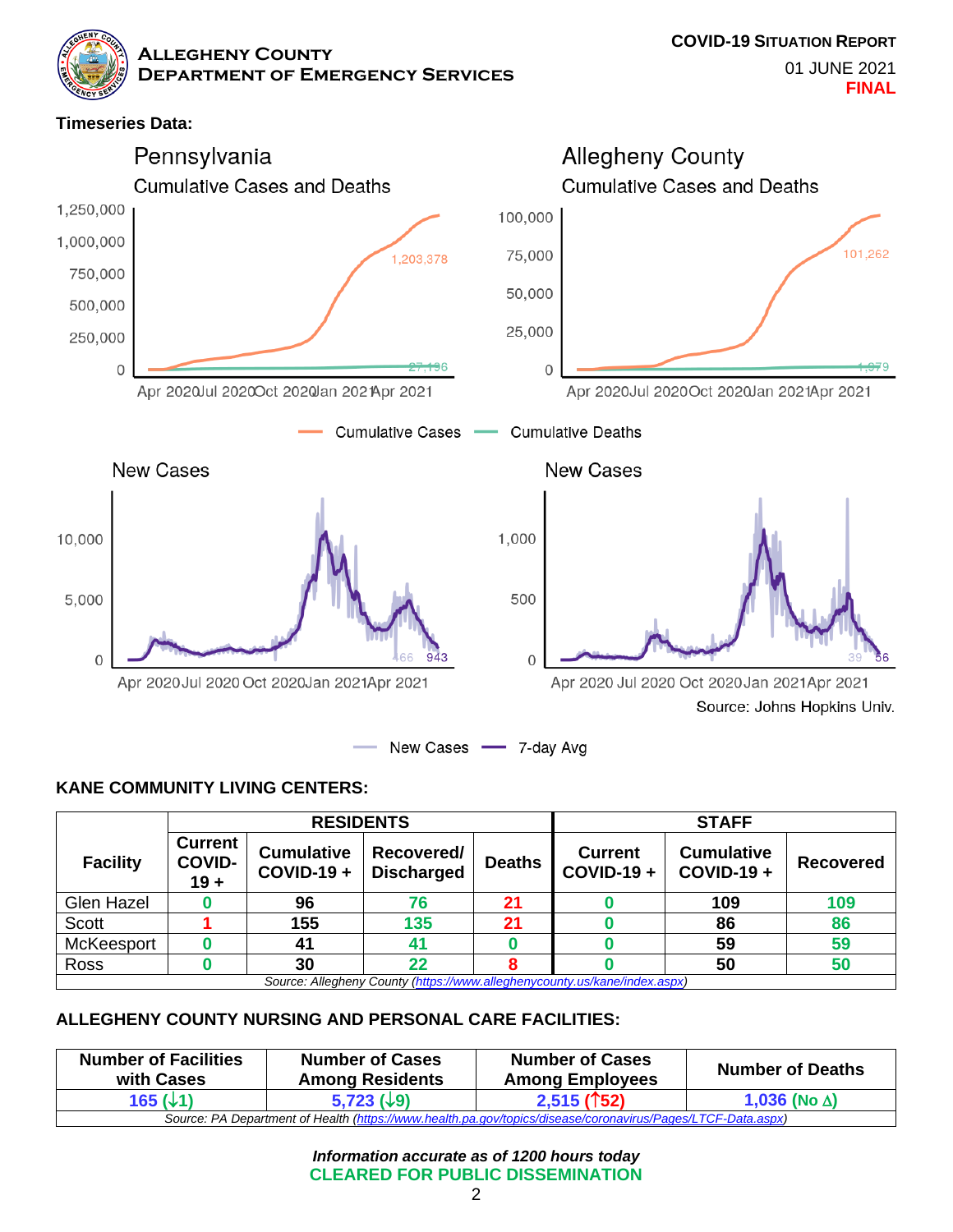

#### **ALLEGHENY COUNTY MUNICIPAL DECLARATIONS OF DISASTER:**

- Avalon
- **Aspinwall**
- Baldwin Boro
- **Bethel Park**
- **Blawnox**
- **Carnegie**
- Castle Shannon
- **Cheswick**
- **Churchill**
- **Clairton**
- **Crafton**
- **Dravosburg**
- Duquesne
- East Pittsburgh
- Edgewood
- Elizabeth Boro
- Etna
- **Forest Hills**
- Fox Chapel
- Frankllin Park
- Hampton
- Harmar
- Homestead
- Ingram
- Jefferson Hills
- Lincoln
- **McCandless**
- Millvale

**District Current Status**

- Mt. Lebanon
- North Fayette
- Ohio
- Penn Hills
- Pennsbury Village
- Pine
- Pitcairn
- Pittsburgh
- Port Vue
- Rankin
- Reserve
- Robinson
- Ross
- Sewickley Boro

• Sewickley Heights

01 JUNE 2021

**FINAL**

- **Shaler**
- Sharpsburg
- Springdale Boro
- **Swissvale**
- Turtle Creek
- Verona
- West Deer
- **Whitaker**
- White Oak
- **Wilkins**

**District Current Status**

• Wilmerding

**SCHOOL DISTRICT STATUS:**

|                                             | (In-Person, Remote, or Hybrid)            |                                                    | (In-Person, Remote, or Hybrid) |
|---------------------------------------------|-------------------------------------------|----------------------------------------------------|--------------------------------|
| Allegheny Valley                            | <b>SUMMER BREAK</b>                       | North Allegheny                                    | In-Person                      |
| Avonworth                                   | In-Person                                 | <b>North Hills</b>                                 | <b>SUMMER BREAK</b>            |
| Baldwin-Whitehall                           | In-Person                                 | Northgate                                          | <b>H</b> ybrid                 |
| <b>Bethel Park</b>                          | In-Person                                 | Penn Hills                                         | In-Person                      |
| <b>Brentwood Borough</b>                    | Hybrid                                    | Pine-Richland                                      | In-Person                      |
| Carlynton                                   | In-Person                                 | Pittsburgh Public Schools                          | Hybrid                         |
| <b>Chartiers Valley</b>                     | <b>SUMMER BREAK</b>                       | Plum Borough                                       | In-Person                      |
| <b>Clairton City</b>                        | <b>H</b> vbrid                            | <b>Quaker Valley</b>                               | <b>H</b> vbrid                 |
| Cornell                                     | <b>H</b> vbrid                            | Riverview                                          | Hybrid                         |
| Deer Lakes                                  | In-Person                                 | <b>Shaler Area</b>                                 | In-Person                      |
| Duquesne City                               | In-Person                                 | South Allegheny                                    | <b>SUMMER BREAK</b>            |
| East Allegheny                              | <b>H</b> vbrid                            | South Fayette Township                             | In-Person                      |
| <b>Elizabeth Forward</b>                    | In-Person                                 | South Park                                         | <b>H</b> vbrid                 |
| Fox Chapel Area                             | In-Person                                 | <b>Steel Valley</b>                                | Hybrid                         |
| Gateway                                     | Hybrid                                    | Sto-Rox                                            | <b>H</b> ybrid                 |
| <b>Hampton Township</b>                     | In-Person                                 | Upper St. Clair                                    | In-Person                      |
| Highlands                                   | In-Person                                 | West Allegheny                                     | In-Person                      |
| <b>Keystone Oaks</b>                        | <b>H</b> vbrid                            | West Jefferson Hills                               | In-Person                      |
| McKeesport Area                             | In-Person                                 | West Mifflin Area                                  | In-Person                      |
| Montour                                     | In-Person                                 | Wilkinsburg                                        | Hybrid                         |
| Moon Area                                   | In-Person                                 | <b>Woodland Hills</b>                              | <b>SUMMER BREAK</b>            |
| Mount Lebanon                               | In-Person                                 |                                                    |                                |
|                                             | <b>Career Technical Schools / Vo-Tech</b> |                                                    |                                |
| A.W. Beattie Career Center                  | Hybrid                                    | Steel Center for Career and Technical<br>Education | Hybrid                         |
| Forbes Road Career and Technology<br>Center | <b>SUMMER BREAK</b>                       | McKeesport Area Technology Center                  | In-Person                      |
| Parkway West and Technology Center          | <b>SUMMER BREAK</b>                       |                                                    |                                |

## **CURRENT SITUATION**

Allegheny County Health Department:

- Scaling back from the large community PODs. Still operating on a limited basis at RMU in Moon and Central Baptist Church in the Hill District. Planning final second dose clinic at Bethlehem Baptist Church in McKeesport.
- Online appointment registration still available for limited sites:
	- o https://www.alleghenycounty.us/Health-Department/Resources/COVID-19/COVID-19-Vaccine-Information.aspx

*Information accurate as of 1200 hours today* **CLEARED FOR PUBLIC DISSEMINATION** **COVID-19 SITUATION REPORT**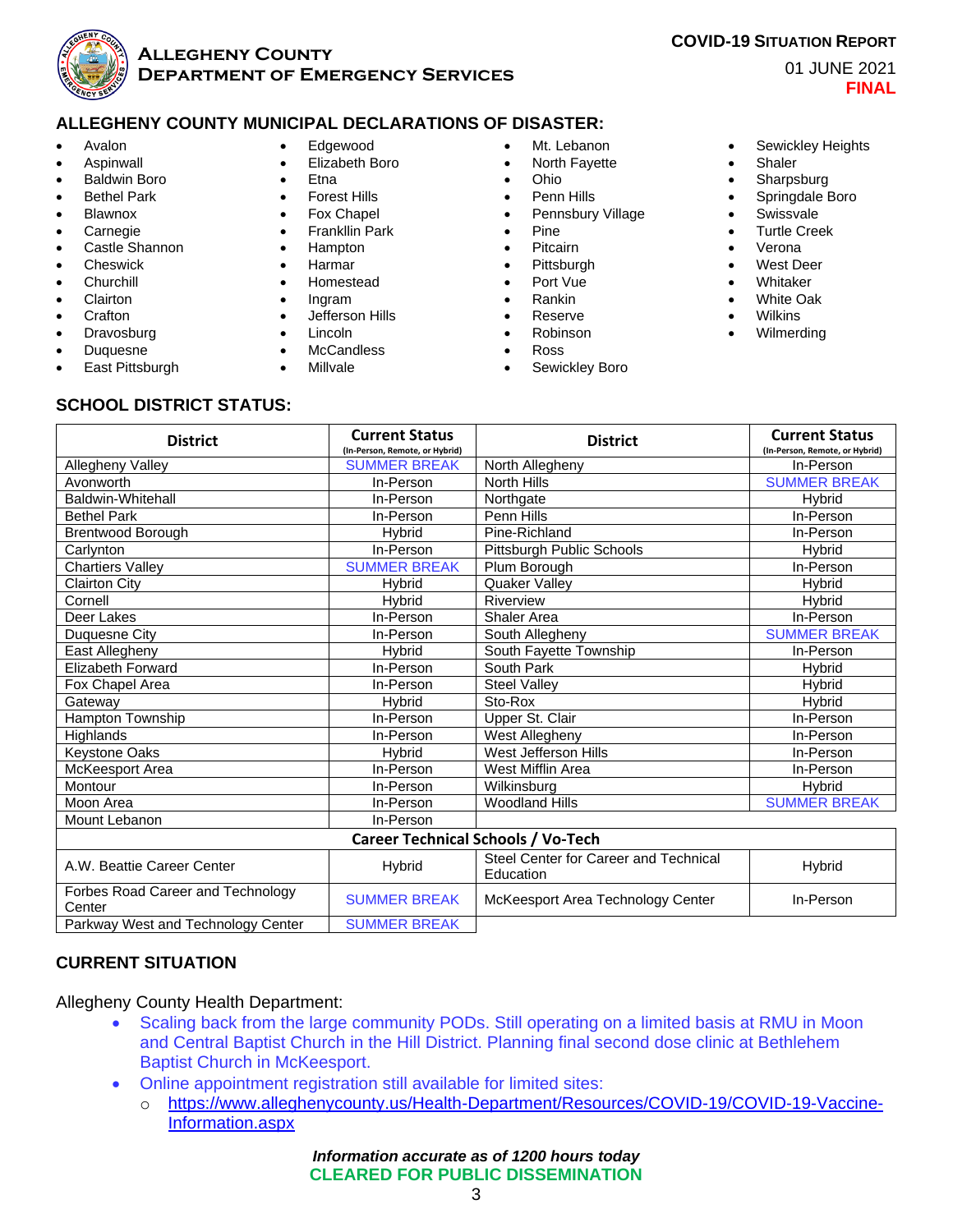#### **COVID-19 SITUATION REPORT**



#### **Allegheny County Department of Emergency Services**

01 JUNE 2021 **FINAL**

- Focusing on additional community-based, targeted PODs for underserved populations.
- Discontinued food facility assessments for compliance with COVID restrictions since the restrictions have expired.
- Allegheny County GIS developed a vaccination provider map here:
	- o https://experience.arcgis.com/experience/8c541d5f4d19438294714cbf3e4abfac/
- ACHD continues to provide updated guidance at the following link:
	- o https://www.alleghenycounty.us/Health-Department/Resources/COVID-19/Information-for-Specific-Groups/Information-for-Specific-Groups.aspx

Allegheny County Emergency Services:

• Continue allocation and warehousing of critical PPE.

Allegheny County Department of Human Services:

- Continue to assist with vaccine information and roll out; Providing guidance, messaging, and staffing assistance as needed.
- Continue to push put rent relief messages. Applications for new federal rent and utilities relief funding are available.
- Continue to monitor and update guidance for Congregate and Long-term Care providers and providers conducting in-person operations.
- Isolation and quarantine facilities continue to operate for shelter and congregate care residents.
- Continue to address an increased number of calls for assistance to the Senior Line. Despite increase, assistance remains stable.

#### **Vaccine Distribution:**

All Pennsylvania residents are currently eligible for vaccination. The Allegheny County Health Department is currently offering the Moderna (ages 18 and older) and the Pfizer (ages 16 and older) vaccine at several sites throughout the county.

Individuals may also call PA 2-1-1 Southwest, powered by United Way, from 9 AM to 7 PM daily for assistance in making first and second dose appointments.

- Vaccine Registration Site: https://vax4.alleghenycounty.us/patient/s/
- Vaccination Provider Map: https://experience.arcgis.com/experience/8c541d5f4d19438294714cbf3e4abfac/

For more information:

- ACHD: https://www.alleghenycounty.us/Health-Department/Resources/COVID-19/COVID-19- Vaccine-Information.aspx
- PA DOH: https://www.health.pa.gov/topics/disease/coronavirus/Vaccine/Pages/Vaccine.aspx

## **CRITICAL INFORMATION REQUIREMENTS:**

Vulnerable Care Facility Issues:

• None known at this time.

Positive Cases with First Responders (*impacting service delivery*):

• None known at this time.

Fatalities in excess of capabilities:

• None known at this time.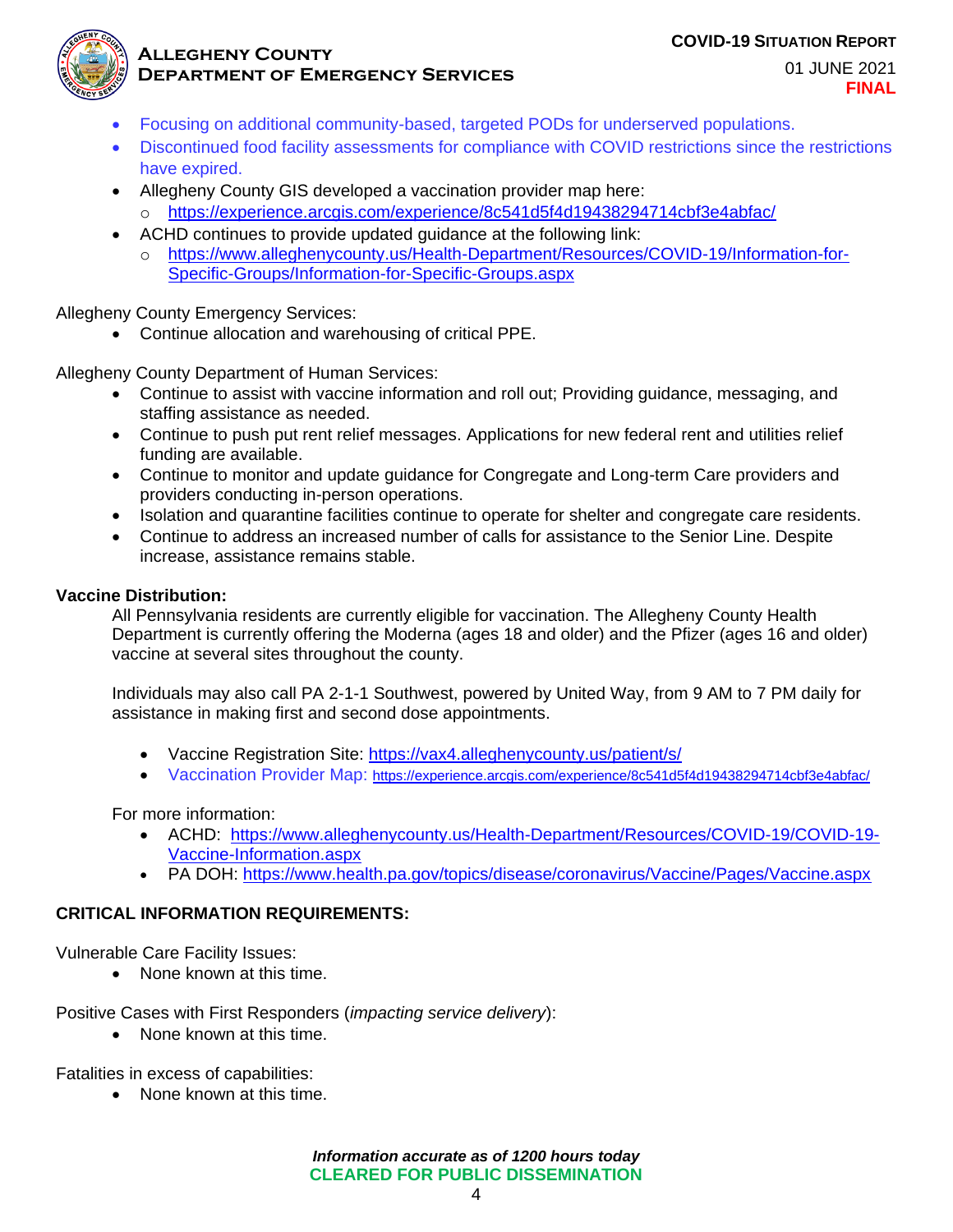

Critical Infrastructure Issues:

• None known at this time.

Food/Feeding Program Issues:

• None known at this time.

Vaccination site weather-related impacts:

• None known at this time.

#### **ESSENTIAL ELEMENTS OF INFORMATION:**

Anticipated Unmet Needs:

• None known at this time

Known COVID-19 Testing Sites:

- Allegheny County Community-Based Testing Information: https://www.alleghenycounty.us/Health-Department/Resources/COVID-19/Information-on-COVID-19- Testing.aspx
- Map with locations is available at: http://alcogis.maps.arcgis.com/apps/Nearby/index.html?appid=472bad5ba19f4247a094d55e712195c8

Shortages in transients lodging:

• None known at this time.

Abandoned Pets/Domestic Animal Issues:

• None known at this time.

Government absenteeism impacting operations:

• None known at this time.

COVID-19 fraudulent information (*Fake test kits, fake checks, distribution of kits outside normal channels, etc.*):

• None known at this time.

#### **ACCOMPLISHMENTS** (previous 7 days)**:**

#### **Allegheny County Health Department:**

• Demobilized the Ross Township POD after a final second-dose clinic.

#### **Allegheny County Emergency Services:**

- ACES-EMA Staff have returned to the office, full-time/normal operations, as of 01JUNE2021.
- Continued support of ACHD activities and other partner organizations.

#### **Allegheny County Human Services:**

- The utilities portion of the rent assistance program is now available. Those who need utilities payment assistance can log back into their account if they've already applied for rental assistance and indicated a need for utilities assistance as well, or new assistance seekers can apply as part of the regular rent relief process at: https://covidrentrelief.alleghenycounty.us/
- Sent informational updates on the new rent relief funding; collecting email addresses/phone numbers of interested potential participants.

#### **CHALLENGES:**

#### **Allegheny County Health Department:**

• Identifying those area where small PODs could effectively vaccinate hard-to-reach populations.

- **Allegheny County Emergency Services:**
	- None known at this time.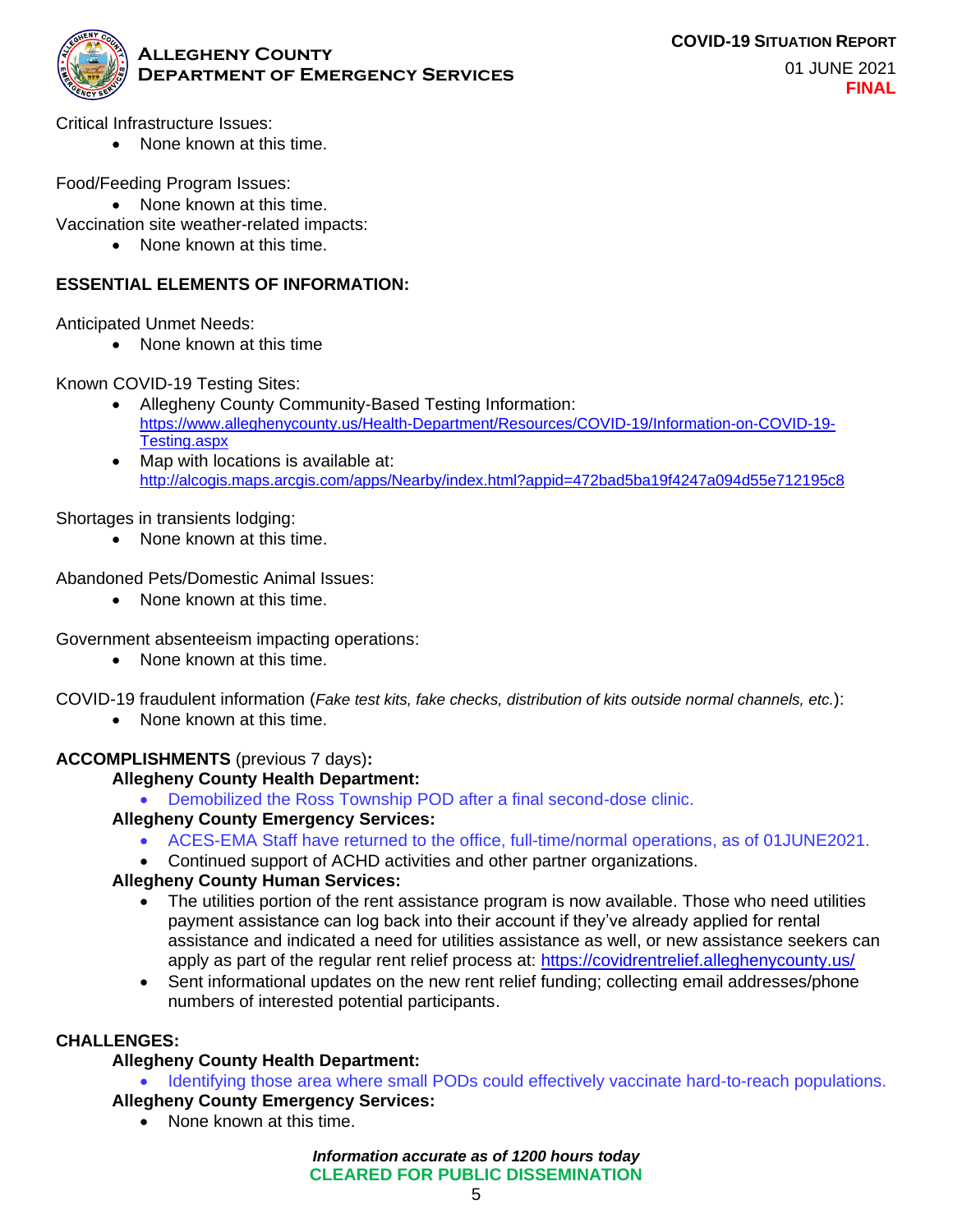**COVID-19 SITUATION REPORT**



#### **Allegheny County Department of Emergency Services**

01 JUNE 2021 **FINAL**

#### **Allegheny County Human Services:**

• Ensuring a smoother roll out of new round of rent relief funding, especially for those who are not digitally connected or harder to reach communities.

#### **PLANNED ACTIVITIES** (next 7 days)**:**

#### **Allegheny County Health Department:**

• Continue to assess and adjust operations going forward.

## **Allegheny County Emergency Services:**

- Planning for the After Action Review of the COVID-19 EOC.
- Working with ACHD to utilize EMS for vaccination clinics and shut in patients.
- After Action Review of the CBTS has begun in order to evaluate recommendations for improvement as it may relate to future operations and mass vaccination.

#### **Allegheny County Human Services:**

- Informational materials will be made available to providers to help promote the program.
- We continue to push information about the program out to people who have signed up for emails and texts.

#### **RUMOR CONTROL:**

- FEMA COVID-19 Rumor Control webpage: https://www.fema.gov/coronavirus-rumor-control
- Allegheny County COVID-19 Rumor Control webpage: https://www.alleghenycounty.us/Health-Department/Resources/COVID-19/Rumor-Control.aspx.

#### **ADDITIONAL INFORMATION:**

- **Allegheny County First Responder COVID-19 Screening Help Line: 412-681-6669, Option 3**
	- Questions regarding potential First Responder exposure and procedures can call the above number.
	- o This Help Line can now set up testing for first responders.

#### **LINKS:**

- Allegheny County Health Department COVID-19 Page: https://www.alleghenycounty.us/healthdepartment/resources/covid-19/covid-19.aspx
- PA DOH COVID-19 Information Page: https://www.health.pa.gov/topics/disease/coronavirus/Pages/Coronavirus.aspx
- PA DCED Business-to-Business Interchange Directory: https://dced.pa.gov/pennsylvania-covid-19-ppesupplies-business-2-business-b2b-interchange-directory/
- CDC COVID-19 Information Page: https://www.cdc.gov/coronavirus/2019-ncov/index.html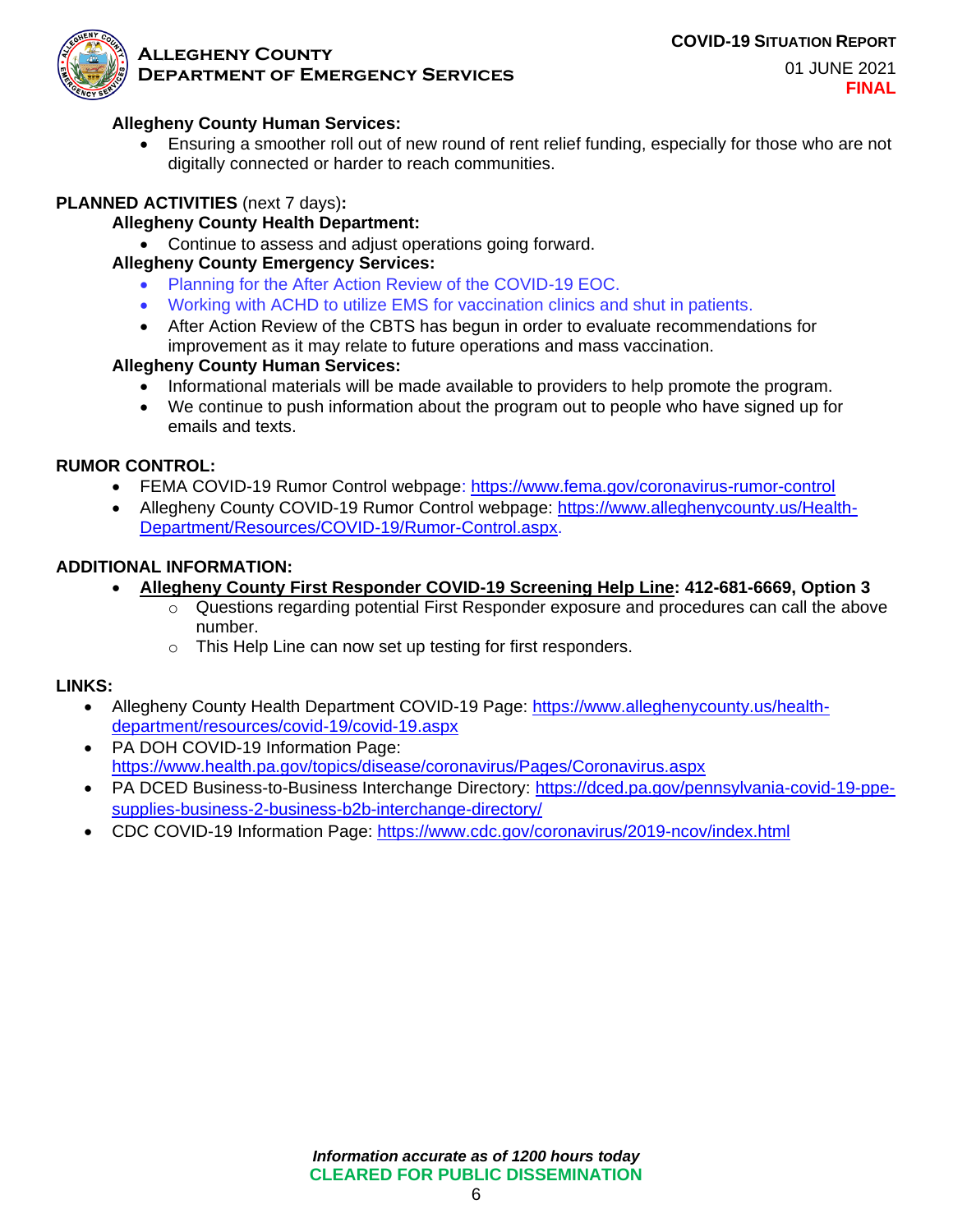

01 JUNE 2021 **FINAL**

#### **COVID-19 Timeline of Events**

| Worldwide, USA, and Pennsylvania Events                              | Date(s)       | <b>Allegheny County &amp; ACES Events</b>                         |
|----------------------------------------------------------------------|---------------|-------------------------------------------------------------------|
| First case identified in Wuhan, Hubei, China                         | 12/8/2019     |                                                                   |
| First documented hospitalization reported in Wuhan                   | 12/16/2019    |                                                                   |
| Officials confirm a case of COVID-19 in Thailand, the first recorded | 1/13/2020     |                                                                   |
| case outside of China.                                               |               |                                                                   |
|                                                                      | Early January | ESF-8 team began meeting in January 2020. Education and           |
|                                                                      | 2020          | information sharing were the initial focus.                       |
| First case of COVID-19 reported in the US                            | 1/20/2020     |                                                                   |
| declared the novel coronavirus outbreak a public health emergency    | 1/30/2020     |                                                                   |
| First death from COVID-19 reported in the US                         | 2/6/2020      |                                                                   |
| Pennsylvania's reported the first two confirmed cases of COVID-19.   | 3/6/2020      |                                                                   |
| The Governor signed a State Disaster Declaration.                    |               |                                                                   |
| WHO declares COVID-19 a pandemic                                     | 3/11/2020     |                                                                   |
|                                                                      | 3/12/2020     | Governor Wolf implemented social distancing measures in           |
|                                                                      |               | Allegheny County, which urged nonessential businesses to close.   |
| Governor Wolf announced that all Pennsylvania schools will be closed | 3/13/2020     |                                                                   |
| for at least two weeks. Additionally, park programs were cancelled.  |               |                                                                   |
| The President declares the COVID-19 outbreak a national emergency    | 3/13/2020     | ACES EMA began verifying existing PPE on hand and coordinating    |
|                                                                      |               | resource requests, donations and purchases of PPE. Over 680       |
|                                                                      |               | agencies distributed to.                                          |
|                                                                      |               | ACES EMA and Logistics supported critical PPE needs for several   |
|                                                                      |               | agencies and county departments throughout the pandemic.          |
|                                                                      | 3/14/2020     | ACHD held its first news conference announcing the first case of  |
|                                                                      |               | COVID-19 in Allegheny County                                      |
|                                                                      |               | <b>ACES EOC Activated (in-person)</b>                             |
| Governor Wolf extended the social distancing measures across the     | 3/16/2020     | ACES developed and implemented facility restrictions and guidance |
| entire state.                                                        |               | for employees. Closed to the public and meetings.                 |
|                                                                      | $3/16$ to     | ACES testing "virtual EOC" in a hybrid manner                     |
|                                                                      | 19/2020       |                                                                   |
| All 50 states possess confirmed cases of COVID-19                    | 3/17/2020     |                                                                   |
|                                                                      | 3/18/2020     | ACES 9-1-1 changed directives for call taker screening and QRS    |
|                                                                      |               | dispatch                                                          |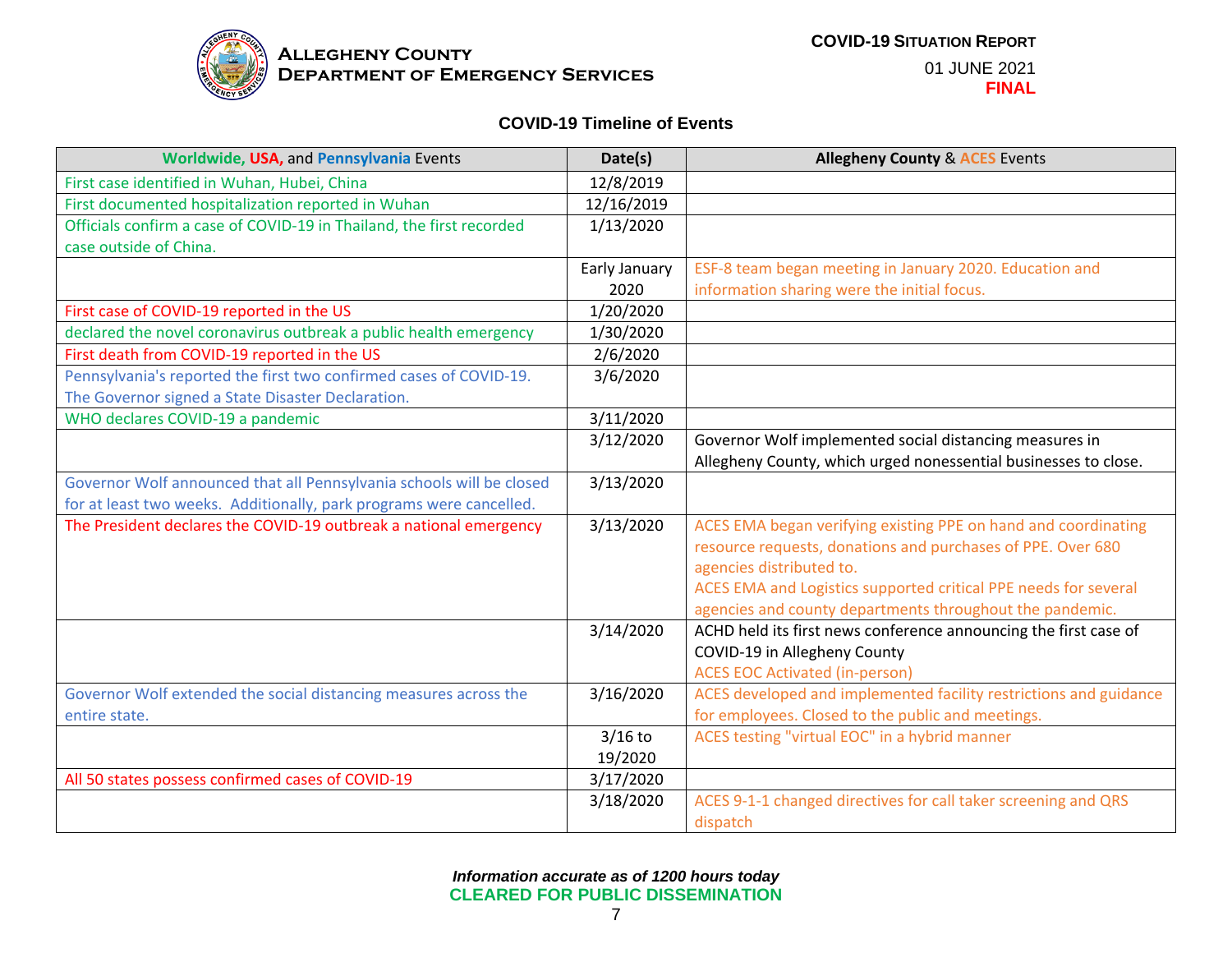

| Worldwide, USA, and Pennsylvania Events                                  | Date(s)   | <b>Allegheny County &amp; ACES Events</b>                                 |
|--------------------------------------------------------------------------|-----------|---------------------------------------------------------------------------|
| Governor Wolf ordered a statewide closure of all "non-life sustaining    | 3/19/2020 |                                                                           |
| businesses operations and services," with enforcement of this order      |           |                                                                           |
| going into effect at 12:01 am on Saturday, March 21.                     |           |                                                                           |
|                                                                          | 3/20/2020 | ACES EOC goes full virtual throughout the remainder of the                |
|                                                                          |           | pandemic                                                                  |
|                                                                          | 3/23/2020 | First death from COVID-19 in Allegheny County reported                    |
|                                                                          |           | Governor Wolf issued additional stay-at-home orders for Allegheny         |
|                                                                          |           | County.<br>Outside screening was developed and operated for all who enter |
|                                                                          |           | the ACES facility.                                                        |
| <b>CARES Act is signed</b>                                               | 3/27/2020 |                                                                           |
| Governor Wolf extended the stay-at-home order across the entire          | 3/232020  |                                                                           |
| state effective that evening at 8:00 pm                                  |           |                                                                           |
|                                                                          | 3/31/2020 | ACES 9-1-1 added "premise hazards" for COVID-19 positives                 |
| Use of face masks recommended by the CDC                                 | 4/3/2020  |                                                                           |
|                                                                          | 4/6/2020  | Alternate Care Site (ACS) planning started for using the DLCC             |
| Governor Wolf officially ordered the closing of all Pennsylvania schools | 4/9/2020  |                                                                           |
| through the end of the academic school year.                             |           |                                                                           |
|                                                                          | 4/15/2020 | ACES EMA and ESF-8 team developed a "gross decon" system for              |
|                                                                          |           | ambulances and public safety vehicles and deployed several to local       |
|                                                                          |           | ER's.                                                                     |
| Governor Wolf laid out a plan to provide relief for Pennsylvanians       | 4/17/2020 | Allegheny County in the Red Phase (most restrictive)                      |
| (Phases 1, 2, and 3)                                                     | 4/18/2021 | Allegheny County reported over 1,000 cumulative cases of COVID-           |
|                                                                          |           | 19 in the County.                                                         |
| Governor Wolf ordered employees and customers at essential               | 4/19/2020 |                                                                           |
| businesses to wear face masks effective at 8 pm                          |           |                                                                           |
| US surpasses 1 million confirmed cases of COVID-19                       | 4/28/2020 |                                                                           |
|                                                                          | 5/2/2020  | Allegheny County reported over 100 deaths COVID-19 in the                 |
|                                                                          |           | County.                                                                   |
| <b>Operation Warp Speed announced</b>                                    | 5/15/2020 | Allegheny County entered the Yellow Phase (some businesses may            |
|                                                                          |           | reopen)                                                                   |
|                                                                          | 5/26/2020 | Allegheny County announces that COVID-19 testing is available at          |
|                                                                          |           | community clinics in the County.                                          |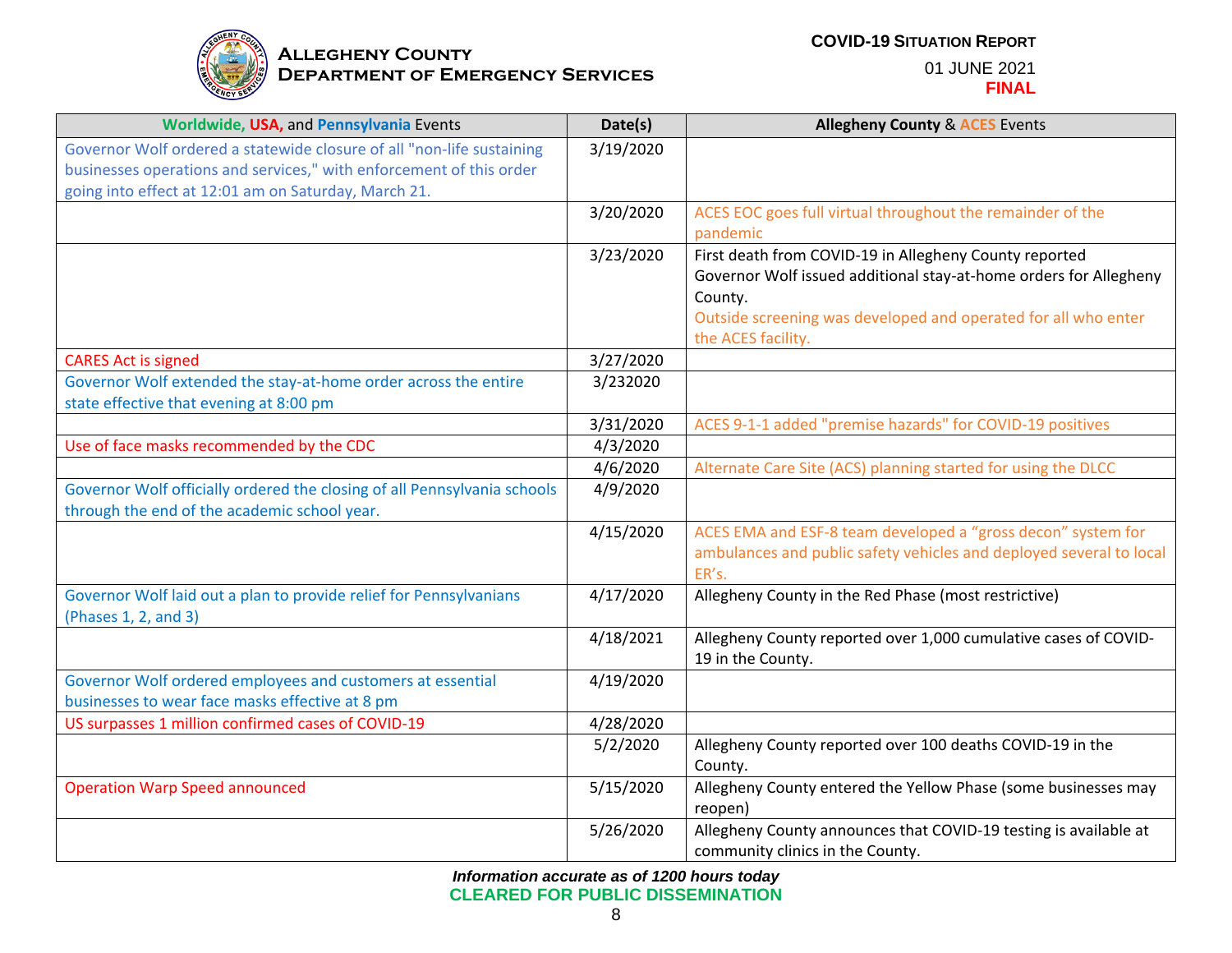

#### **COVID-19 SITUATION REPORT**

| Worldwide, USA, and Pennsylvania Events                                     | Date(s)      | <b>Allegheny County &amp; ACES Events</b>                                             |
|-----------------------------------------------------------------------------|--------------|---------------------------------------------------------------------------------------|
|                                                                             | 6/5/2020     | Allegheny County entered the Green Phase (least restrictive)                          |
|                                                                             |              | <b>ACS Exercise/Workshop conducted</b>                                                |
| US surpasses 2 million confirmed cases of COVID-19                          | 6/10/2020    |                                                                                       |
|                                                                             | 6/28/2020    | Allegheny County bans on-premises alcohol consumption and                             |
|                                                                             |              | recommends quarantine for travelers                                                   |
| Governor Wolf issued a statewide order mandating the wearing of             | 7/1/2020     |                                                                                       |
| face masks in all public spaces in the state                                |              |                                                                                       |
| Pennsylvania Department of Health recommended that people who               | 7/2/2020     | ACHD issues order closing bars, restaurants, and casinos; and                         |
| have traveled, or plan to travel, to a state with a high number of          |              | cancelling events with over 25 people                                                 |
| COVID-19 cases should quarantine for 14 days upon return to<br>Pennsylvania |              |                                                                                       |
|                                                                             | 7/10/2021    | Allegheny County CARES rent relief program opens for applications                     |
|                                                                             | 7/13/2021    | Allegheny County reported over 5,000 cumulative cases of COVID-                       |
|                                                                             |              | 19 in the County.                                                                     |
| Restaurants were limited to 25 percent capacity for indoor dining,          | 7/15/2020    |                                                                                       |
| alcohol can only be served for on-premises consumption when                 |              |                                                                                       |
| purchased with a meal, telework must be implemented when possible,          |              |                                                                                       |
| and indoor gatherings were limited to 25 people.                            |              |                                                                                       |
|                                                                             | 7/17/2021    | ACHD rescinds previous order and enables indoor dining at 15%                         |
|                                                                             |              | capacity                                                                              |
| US surpasses 5 million confirmed cases of COVID-19                          | 8/9/2020     |                                                                                       |
|                                                                             | 8/10/2020    | Allegheny County reported over 250 deaths COVID-19 in the                             |
|                                                                             |              | County.                                                                               |
|                                                                             | 8/11/2020    | Community Based Test Site (CBTS) was planning started                                 |
|                                                                             | 8/31/2020    | Allegheny County reported over 10,000 cumulative cases of COVID-<br>19 in the County. |
|                                                                             | 9/11/2020    | Community Based Test Site (CBTS) build out day                                        |
|                                                                             | 9/14/2020 to | Community Based Test Site (CBTS) in McKeesport operational                            |
|                                                                             | 11/10/2020   | Handed off to ACHD contractor and still operational today with                        |
|                                                                             |              | over 30,000 tests administered.                                                       |
| Governor Wolf and Health Secretary Levine signed orders that                | 9/17/2020    |                                                                                       |
| effective September 21, restaurants must stop alcohol sales for on-         |              |                                                                                       |
| premises consumption at 11:00 pm and must remove alcohol from               |              |                                                                                       |
| tables at midnight.                                                         |              |                                                                                       |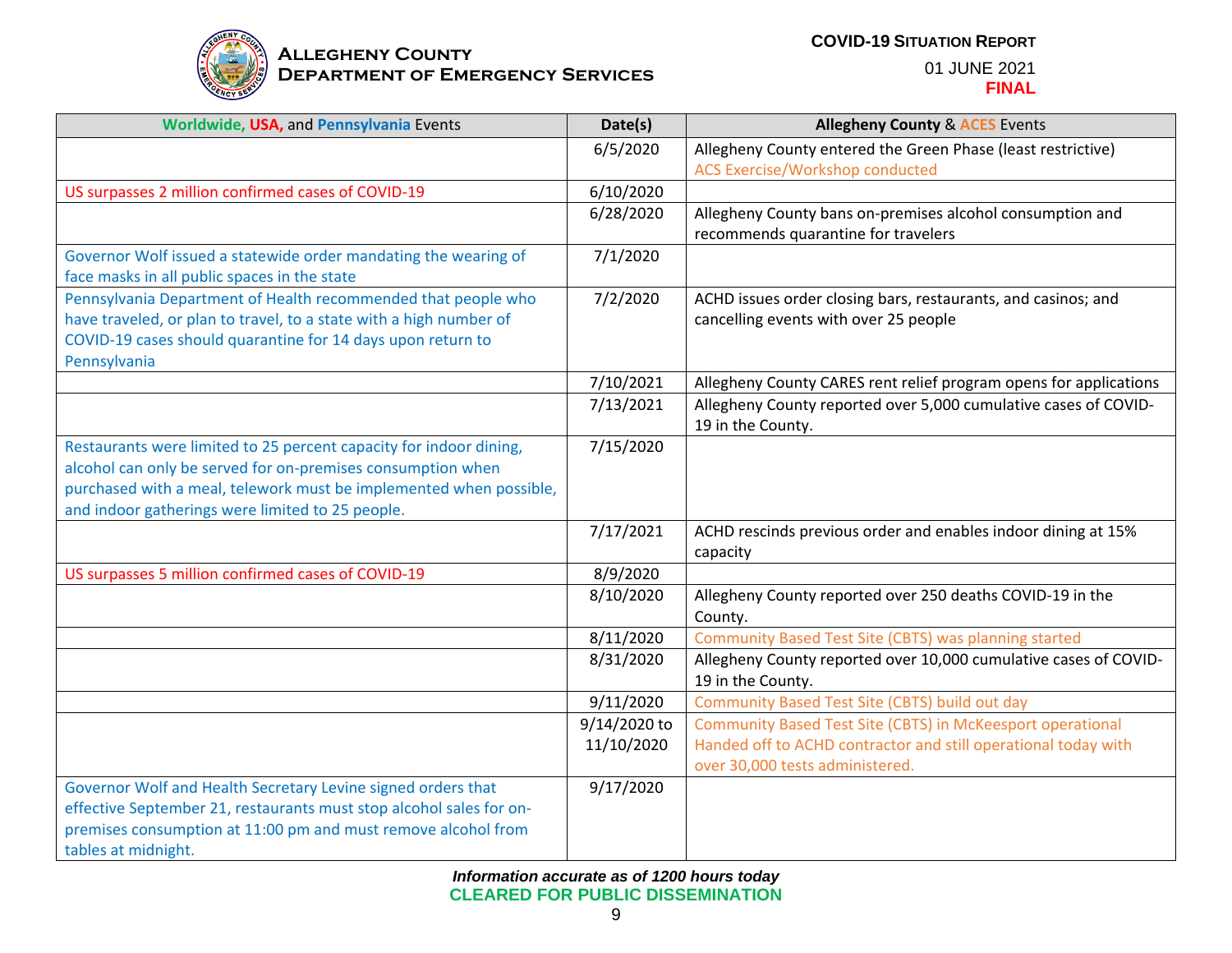

| Worldwide, USA, and Pennsylvania Events                              | Date(s)    | <b>Allegheny County &amp; ACES Events</b>                           |
|----------------------------------------------------------------------|------------|---------------------------------------------------------------------|
| Restaurants could increase to 50 percent capacity for indoor dining  | 9/22/2020  |                                                                     |
| after completing self-certification documents                        |            |                                                                     |
| First variant of COVID-19 discovered                                 | 9/23/2020  |                                                                     |
| US surpasses 7 million confirmed cases of COVID-19                   | 9/25/2020  |                                                                     |
| Governor Wolf increased crowd capacity limits for indoor and outdoor | 10/6/2020  |                                                                     |
| events including sporting events effective October 9. The limits are |            |                                                                     |
| based on venue size and whether the venue is indoors or outdoors.    |            |                                                                     |
| The first case of COVID-19 reinfection is detected in the U.S.       | 10/12/2020 |                                                                     |
| PADOH began distributing the first allotment of 250,000 COVID-19     | 10/14/2020 |                                                                     |
| antigen test kits.                                                   |            |                                                                     |
| US surpasses 8 million confirmed cases of COVID-19                   | 10/16/2020 |                                                                     |
| US surpasses 9 million confirmed cases of COVID-19                   | 10/30/2020 |                                                                     |
| The U.S. reports an unprecedented 100,000 cases in one day.          | 11/4/2020  |                                                                     |
| Health Secretary Levine announced that anyone traveling to           | 11/17/2020 |                                                                     |
| Pennsylvania must get a COVID-19 test within 72 hours of arrival or  |            |                                                                     |
| quarantine for 14 days, effective November 2                         |            |                                                                     |
| Pfizer and BioNTech announce their vaccine is also 95% effective.    | 11/18/2020 |                                                                     |
| Health Secretary Levine announced a three-phase plan to distribute a | 11/19/2020 |                                                                     |
| COVID-19 vaccine once it is available.                               |            |                                                                     |
|                                                                      | 11/30/2020 | Allegheny County reported over 25,000 cumulative cases of COVID-    |
|                                                                      |            | 19 in the County.                                                   |
|                                                                      |            | Allegheny County reported over 500 deaths COVID-19 in the           |
|                                                                      |            | County.                                                             |
| U.S. COVID-19 related hospitalizations surpass 100,000.              | 12/2/2020  |                                                                     |
| Governor Wolf announced several restrictions to slow the spread of   | 12/10/2020 |                                                                     |
| the virus; these restrictions are in place from December 12 until    |            |                                                                     |
| January 4, 2021.                                                     |            |                                                                     |
| The FDA issues an EUA to Pfizer for its COVID-19 vaccine.            | 12/11/2020 |                                                                     |
| the first doses of the Pfizer-BioNTech COVID-19 vaccine in           | 12/14/2021 | An acute care nurse in the surgical/intensive care unit at UPMC     |
| Pennsylvania were issued to healthcare workers.                      |            | Presbyterian in Pittsburgh, received the first dose of the vaccine. |
| The FDA issues an EUA for Moderna's COVID-19 vaccine.                | 12/18/2020 |                                                                     |
|                                                                      | 12/28/200  | Allegheny County reported over 50,000 cumulative cases of COVID-    |
|                                                                      |            | 19 in the County.                                                   |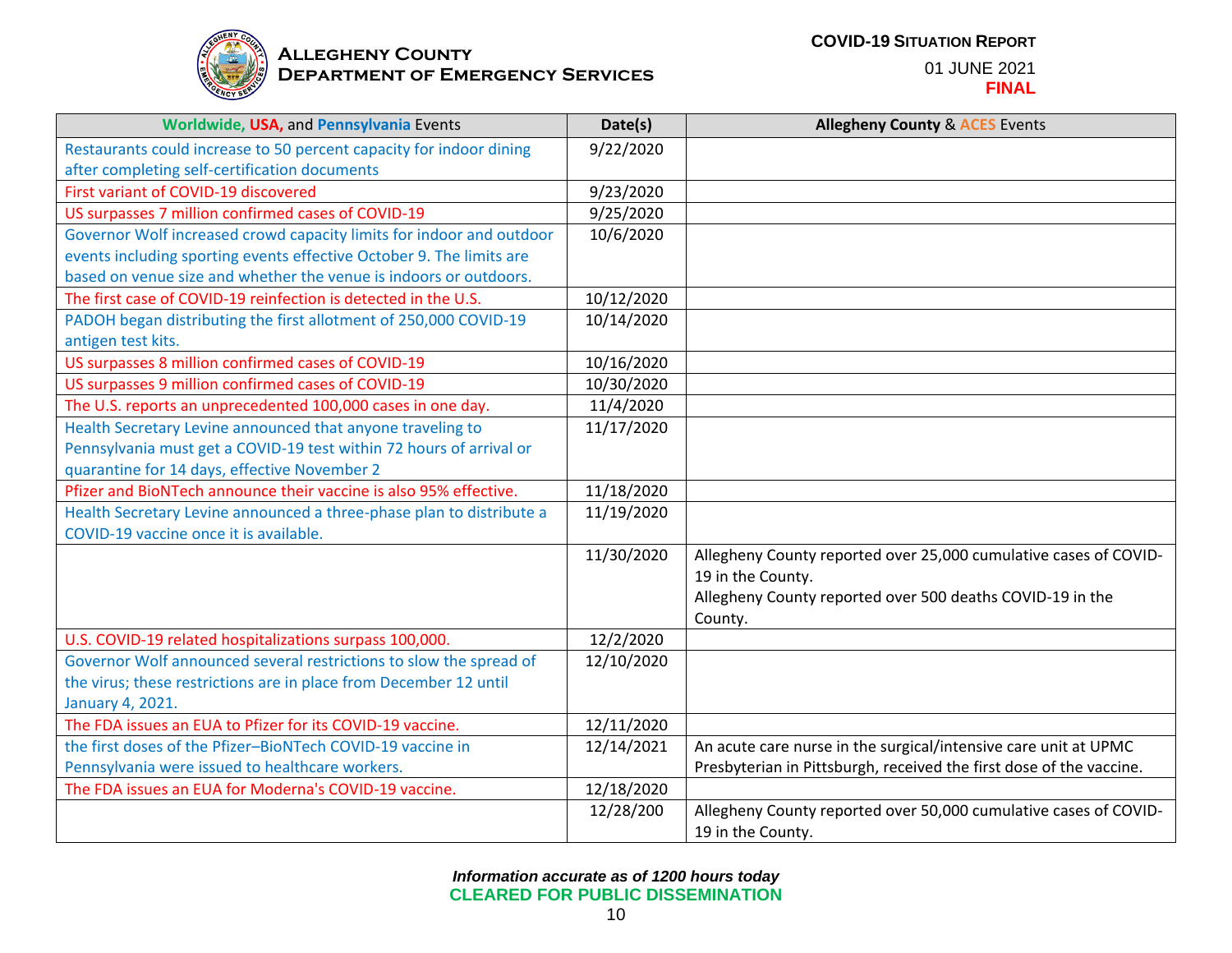

| Worldwide, USA, and Pennsylvania Events                                                                | Date(s)      | <b>Allegheny County &amp; ACES Events</b>                            |
|--------------------------------------------------------------------------------------------------------|--------------|----------------------------------------------------------------------|
| U.S. COVID-19 cases jump from 10 million to over 20 million in less                                    | 1/1/2021     |                                                                      |
| than eight weeks.                                                                                      |              |                                                                      |
| The U.S. surpasses 300,000 daily cases for the first time.                                             | 1/8/2021     |                                                                      |
| The state announced updates to the phases in which the COVID-19                                        |              |                                                                      |
| vaccine will be offered.                                                                               |              |                                                                      |
|                                                                                                        | 1/11/2021    | Allegheny County reported over 25,000 cumulative cases of COVID-     |
|                                                                                                        |              | 19 in the County.                                                    |
|                                                                                                        |              | Allegheny County reported over 1,000 deaths COVID-19 in the          |
|                                                                                                        |              | County.                                                              |
| The state expanded COVID-19 vaccine eligibility to people over age 65                                  | 1/19/2021    |                                                                      |
| and people age 16-64 with health conditions that put them at higher                                    |              |                                                                      |
| risk                                                                                                   |              |                                                                      |
| U.S. COVID-19 confirmed cases surpass 25 million.                                                      | 1/25/2021    |                                                                      |
| Department of Health Provides Update On COVID-19: More Than One<br><b>Million Vaccinations to Date</b> | 2/3/2021     |                                                                      |
| For the first time since November, the U.S. averages fewer than                                        | 2/4/2021     |                                                                      |
| 150,000 cases per day.                                                                                 |              |                                                                      |
|                                                                                                        | 2/11/2021    | ACES vaccination team developed and operated to support ACHD in      |
|                                                                                                        |              | on site vaccinations at county high rise facilities.                 |
|                                                                                                        | 2/16-2021 to | ACES built and operated the Castle Shannon VFD Memorial hall         |
|                                                                                                        | 5/21/2021    | mass vaccination site. This site ran five days a week for four weeks |
|                                                                                                        |              | with just ACES staff operating. The site evolved with assistance     |
|                                                                                                        |              | from the American Red Cross, their VOAD partners, MRTSA EMS          |
|                                                                                                        |              | and pharmacy staff. Operations continued for 14 weeks and            |
|                                                                                                        |              | concluded with over 40,000 vaccinations (1st and 2nd doses)          |
|                                                                                                        |              | completed.                                                           |
| The U.S. has records 500,000 deaths from COVID-19.                                                     | 2/22/2021    |                                                                      |
| The FDA issues an EUA to Janssen for the third COVID-19 vaccine.                                       | 2/27/2021    |                                                                      |
| Governor Wolf increased capacity limits for indoor and outdoor                                         | 3/1/2021     |                                                                      |
| events, with indoor events limited to 15 percent maximum occupancy                                     |              |                                                                      |
| and outdoor events limited to 20 percent maximum occupancy. The                                        |              |                                                                      |
| state also eliminated the requirement that people traveling to                                         |              |                                                                      |
| Pennsylvania must get a COVID-19 test within 72 hours of arrival or                                    |              |                                                                      |
| quarantine for 14 days.                                                                                |              |                                                                      |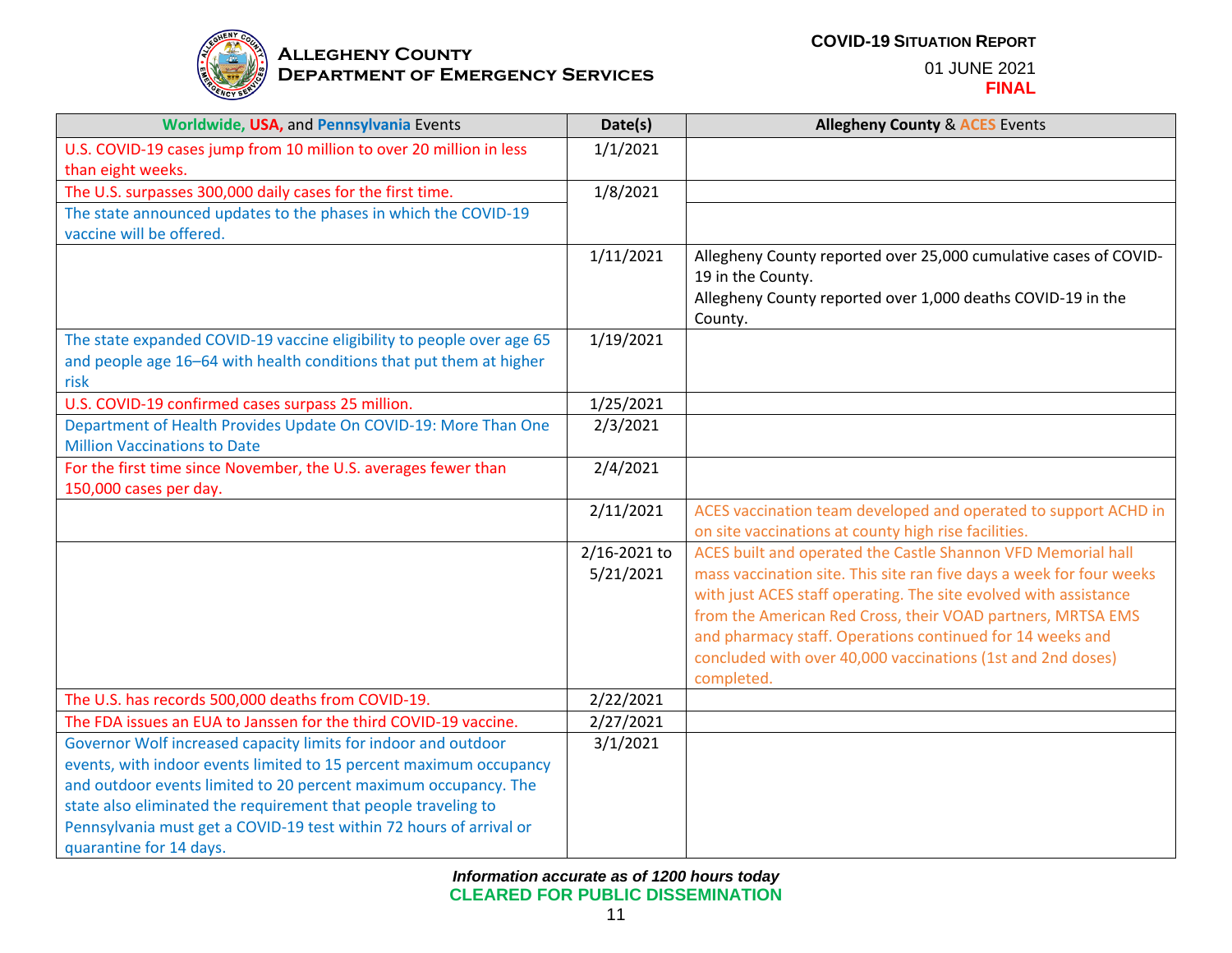

| Worldwide, USA, and Pennsylvania Events                                    | Date(s)   | <b>Allegheny County &amp; ACES Events</b>                        |
|----------------------------------------------------------------------------|-----------|------------------------------------------------------------------|
| Pennsylvania Department Of Health Provides Update On COVID-19:             |           |                                                                  |
| More Than 2.5 Million Vaccinations To Date                                 |           |                                                                  |
|                                                                            | $3/1$ to  | ACES working with PEMA and FEMA developed FEMA approved          |
|                                                                            | 12/2021   | plans for two potential mass vaccination sites. North Park and   |
|                                                                            |           | South Park. Never implemented in these locations, but the plans  |
|                                                                            |           | were used as a template for AHN and UPMC mass vaccination sites. |
| More than 2,750 cases of COVID-19 variants have been detected.             | 3/5/2021  |                                                                  |
| The CDC issues its first set of recommendations for people who are         | 3/8/2021  |                                                                  |
| fully vaccinated.                                                          |           |                                                                  |
| Governor Wolf announced the lifting of more restrictions effective         | 3/15/2021 |                                                                  |
| April 4. Restaurants can increase indoor dining to 75 percent capacity     |           |                                                                  |
| with self-certification or 50 percent capacity without self-certification. |           |                                                                  |
| In addition, restaurants can resume bar service, alcohol will be allowed   |           |                                                                  |
| to be served without the purchase of food, and the curfew for              |           |                                                                  |
| removing alcohol from tables will be eliminated. Also, effective April 4,  |           |                                                                  |
| personal services, gyms, and entertainment will be allowed to increase     |           |                                                                  |
| to 75 percent capacity, indoor events will be allowed to increase to 25    |           |                                                                  |
| percent maximum occupancy, and outdoor events will be allowed to           |           |                                                                  |
| increase to 50 percent maximum occupancy.                                  |           |                                                                  |
| The U.S. administers 100 million COVID-19 shots.                           | 3/19/2021 |                                                                  |
| The state revised the mask mandate to allow fully vaccinated people        | 3/22/2021 |                                                                  |
| to gather without masks or social distancing and to allow fully            |           |                                                                  |
| vaccinated people to gather without masks or social distancing with a      |           |                                                                  |
| single household that is not vaccinated but is considered low risk of      |           |                                                                  |
| severe disease from COVID-19.                                              |           |                                                                  |
| Pennsylvania Department of Health: Over 5 Million Vaccinations To          | 3/30/2021 |                                                                  |
| Date, PA Ranks 12th In The Country For First Doses                         |           |                                                                  |
| The state announced expanded eligibility for the COVID-19 vaccine.         | 3/31/2021 |                                                                  |
| Effective March 31, law enforcement officials, probation and parole        |           |                                                                  |
| staff, firefighters, and grocery store workers will be eligible to receive |           |                                                                  |
| the vaccine.                                                               |           |                                                                  |
| The CDC announces that fully vaccinated people can travel                  | 4/2/2021  |                                                                  |
| domestically but should continue to do mask wearing and social             |           |                                                                  |
| distancing.                                                                |           |                                                                  |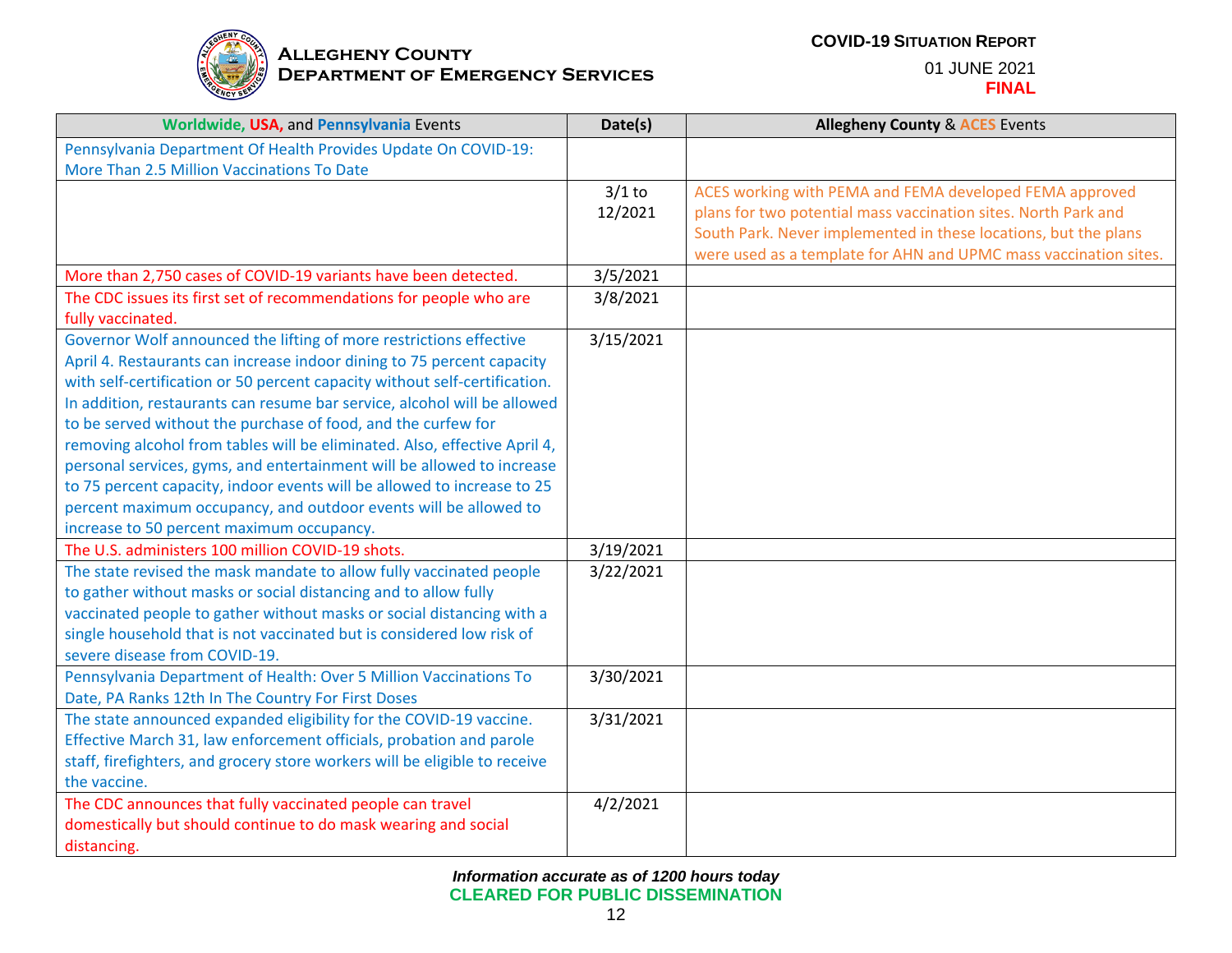

| Worldwide, USA, and Pennsylvania Events                                     | Date(s)   | <b>Allegheny County &amp; ACES Events</b>                        |
|-----------------------------------------------------------------------------|-----------|------------------------------------------------------------------|
| The state announced all Pennsylvania residents age 16 and older             | 4/12/2021 |                                                                  |
| would be eligible to receive the COVID-19 vaccine effective April 1         |           |                                                                  |
| The U.S. has administered 200 million doses of the COVID-19 vaccine.        | 4/16/2021 |                                                                  |
|                                                                             | 4/26/2021 | The State reports that 60% of Allegheny County residents have at |
|                                                                             |           | least one dose of a COVID-19 vaccine, over 40% are fully         |
|                                                                             |           | vaccinated.                                                      |
| The CDC updates its guidelines for fully vaccinated people ( $\geq$ 2 weeks | 4/27/2021 |                                                                  |
| after they have received the second dose in a 2-dose series or ≥2           |           |                                                                  |
| weeks after they have received a single-dose vaccine).                      |           |                                                                  |
| The Pennsylvania Department of Health announced that it updated             |           |                                                                  |
| mask guidance for fully vaccinated people. Fully vaccinated people are      |           |                                                                  |
| no longer required to wear a mask outdoors unless they are in               |           |                                                                  |
| crowded spaces; unvaccinated people are still required to wear a mask       |           |                                                                  |
| in most situations.                                                         |           |                                                                  |
| The CDC estimates that roughly 35% of the U.S. population had been          | 4/29/2021 |                                                                  |
| infected with the virus as of March 2021, about four times higher than      |           |                                                                  |
| the official reported numbers.                                              |           |                                                                  |
| The state announced that all COVID-19 mitigation orders will be lifted      | 5/4/2021  |                                                                  |
| on May 31, except for the mask mandate. The mask mandate will be            |           |                                                                  |
| lifted when 70% of residents age 18 and older are fully vaccinated.         |           |                                                                  |
| The U.S. reports its lowest daily COVID-19 cases averages since early       | 5/6/2021  |                                                                  |
| October.                                                                    |           |                                                                  |
| The FDA issues a EUA for Pfizer vaccine for use in adolescents aged 12-     | 5/10/2021 |                                                                  |
| 15.                                                                         |           |                                                                  |
| Governor Wolf announced that gathering limits will increase to 50           | 5/11/2021 |                                                                  |
| percent capacity for indoor gatherings and to 75 percent capacity for       |           |                                                                  |
| outdoor gatherings effective May 17.                                        |           |                                                                  |
| PA Department of Health: Pfizer-BioNTech COVID-19 Vaccine Fully             | 5/12/2021 |                                                                  |
| Approved For Use In 12- To 15-Year-Olds                                     |           |                                                                  |
| The CDC announces that fully vaccinated people no longer need to            | 5/13/2021 |                                                                  |
| wear masks indoors or outdoors, with few exceptions.                        |           |                                                                  |
| The state announced that fully vaccinated people will no longer be          |           |                                                                  |
| required to wear masks outdoors in crowds or in most indoor settings.       |           |                                                                  |
| Masks will still be required for fully vaccinated people in crowded         |           |                                                                  |